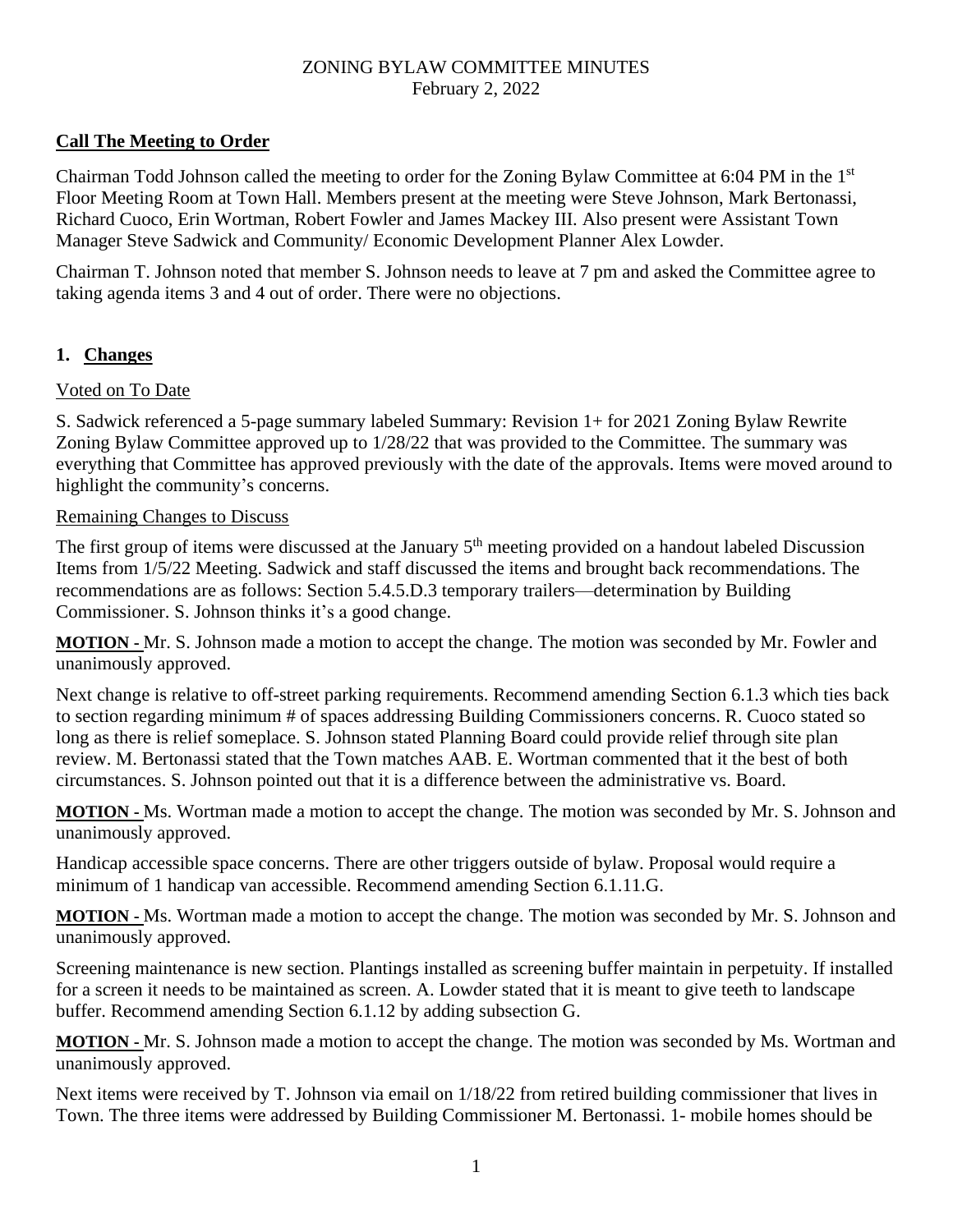defined in the definition section. M. Bertonassi stated that it is addressed elsewhere in bylaw, namely Section 5.4.5.D.3. 2- Fences should be changed to 7 feet for a building permit as required by the new building code. Could cause enforcement issue. Could be changed to 7 feet easily. R. Cuoco raised issue of elevation differences.

R. Fowler asked if there was something in bylaw addressing accessory structures in the front of the house. Sadwick was not sure but doesn't know why it would be removed.

**MOTION -** Ms. Wortman made a motion to accept the change. The motion was seconded by Mr. Fowler and unanimously approved.

The final item was large scale solar mounted facilities. It was pointed out that this is not district specific in the current bylaw. The draft bylaw used existing language but reduced lot size from 20 to 5 acres. The Sutton Brook Disposal Area superfund site was used as an example of R40 district that allowed for solar facility. E. Wortman stated that it maximizes facilities especially since municipal properties would no longer be in a Municipal District. The proposed bylaw would allow for ground mounted on municipal parcels. This would be reviewed on property-to-property basis town-wide. S. Johnson agrees with E. Wortman. Shared expectations. S. Johnson believes that it should be left alone and that this discussion should be included in our strategy sessions going forward. T. Johnson wants to make sure that the Committee's intentions are relayed back to the resident.

T. Johnson asked if there are any remaining outstanding issues. Sadwick stated not until new business.

### **2. Marijuana Discussion**

T. Johnson recapped the last meeting discussion on this topic and that the committee supported retail marijuana but set aside whether or not to include it in this draft bylaw. There are pros and cons to including it in the draft bylaw and there has been a lot of time to think about it. S. Johnson stated that the numbers from the surveyseem to run the range of ages not just the young saying yes and the old saying no. There were 5 times the number of participants of Town Meeting that took the survey. Sample shows opinions may have changed. All 4 of other options have been available. This is  $5<sup>th</sup>$  and final and the Town has been forgoing revenue. Liquor stores, smoke shops are allowed and prevalent throughout Town. If something is right it should be in this draft. He believes the Committee has received enough feedback. Other towns have served as guinea pigs and there have not been any problems. S. Johnson wants to be clear at Town Meeting that if there is a major problem with retail sale of marijuana people should use scalpel not sledgehammer. We should be prepared. There is more benefit than detriment with allowing retail sales. There will be a number of oversight boards.

R. Cuoco didn't see a problem after 5 years if we said okay and its in zoning bylaw. We are putting in a use at some point in time then it has to go to higher authority. If it goes to Select Board or Board of Health and the State, then it receives oversight. Otherwise, we have to come up with regulations. J. Mackey pointed out that just because its zoned there will still be regulations that are the responsibility of someone else. S. Johnson asked how other towns that have it been regulating it? T. Johnson raised Mr. Bob O'Brien's comments during last public session including the questions of a dual track. Zoning only addresses 1 side. The Town Meeting discussion will focus on regulation and not the zoning. There is risk because scalpel may not be brought to the discussion. Could damage the entire bylaw. If questions are raised, the whole thing could fail. T. Johnson recommended a message from Committee to the Select Board that regulatory framework needs to be created for October Town Meeting. S. Johnson asked about medical and Sadwick replied that there were different state law and regulations in effect when the Town passed it. R. Cuoco stated if this came up 5 years ago we would have had 5 years to discuss. R. Cuoco believes that October would be zoning and local bylaw to address retail permitting in its entirety. If it came up a year ago, it would be a different story. Bring retail sales back in October. The Zoning Bylaw is a living, breathing document. We have continued to change flood plain,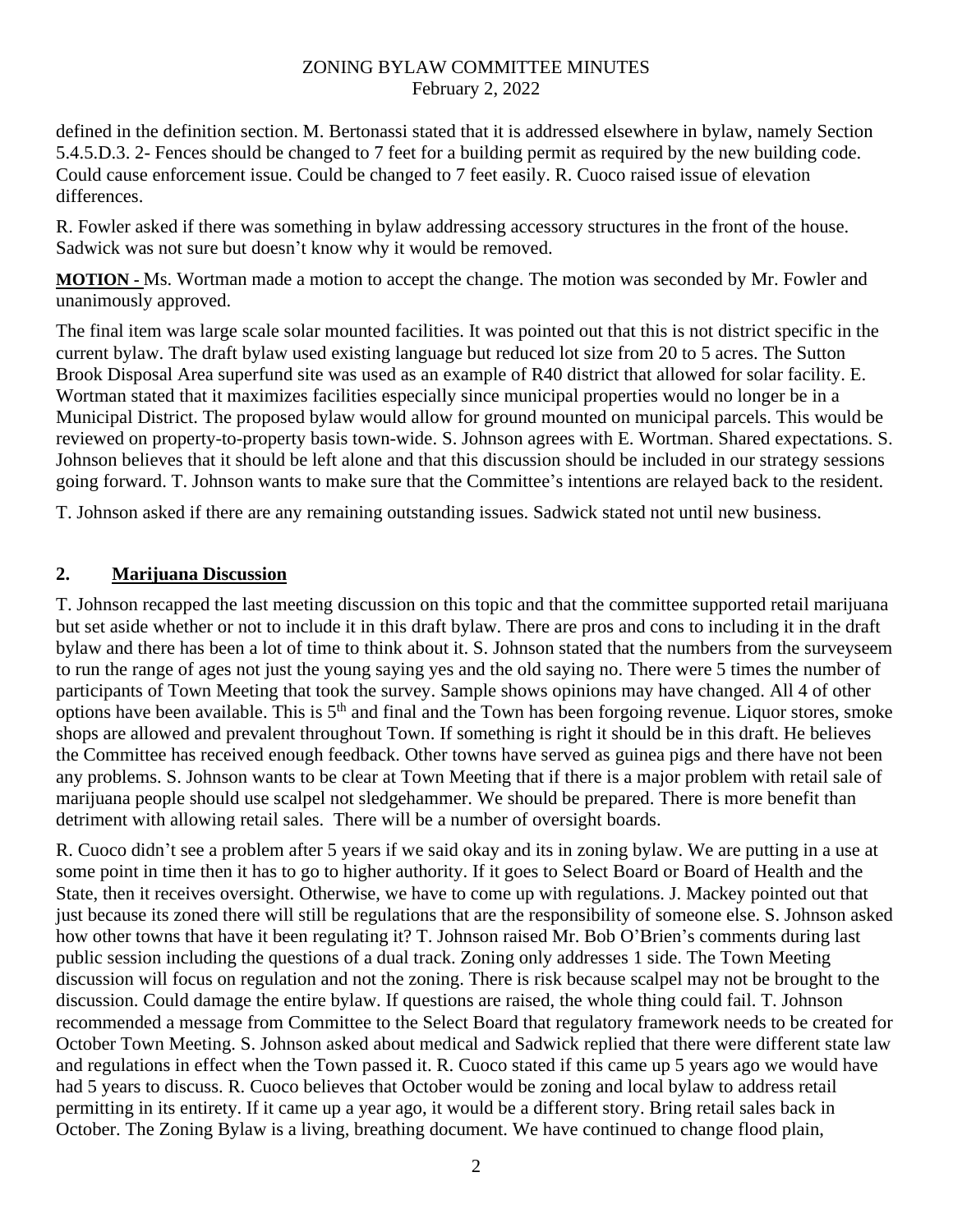groundwater over time. People want some type of regulations. T. Johnson recommended a vote to endorse concept, but notes that there are holes from a regulatory point of view and ask that Select Board act on it. The Committee should put this on record and speak to it at town meeting. E. Wortman pointed out that it was favorable with regulation; but her view of regulations may be different than other committee members. Its important in the process to meet majority comfort. J. Mackey agree with E. Wortman and wants to clarify that it was zoning restrictions on the survey. A. Lowder confirmed it was. T. Johnson pointed out that there is no right or wrong answer. M. Bertonassi asserted if there is this much debate in the committee, what would it be like at Town Meeting.

S. Johnson wants this to pass in the interest of bylaw rather than his feelings for certain sections. The only reason left out was to cross t and dot i. We have election coming up and new Select Board members may have different opinion of retail marijuana. Fine with pushing zoning retail marijuana to October. R. Cuoco stated we didn't want to rush it. T. Johnson pointed out that it is being respectful to voters.

**MOTION -** S. Johnson made a motion to recommend to Select Board and Planning Board to put together articles in their respective areas necessary to deal with retail sale of marijuana zoning and general bylaws for the October Town Meeting warrant. The Committee would have done it, but it is prudent to allow for more time for those boards to deal with it specifically. The motion was seconded by Mr. Cuoco and approved 6-1 with Mr. Mackey opposed.

Zoning bylaw webpage should have a message that in the interest of prudence this topic will be brought to Town Meeting in October. The warrant closes in August for the October meeting so the Boards will need to jump on it quickly. This is the best of both worlds. Doesn't jeopardize this bylaw and keeps retail sale of marijuana moving forward.

Chairman T. Johnson asked about Mr. Cuoco's new business item that he would like to raise. Mr. Cuoco pointed out the dimensional requirements for a maximum front yard setback. R. Cuoco points out that we have never had a maximum and it should just be stricken. The town center is the only place where it makes sense. E. Wortman raised design expectations. R. Cuoco stated that it works for larger lots. Variance would be relief. What is practicable? S. Johnson doesn't want to see it bounced between boards. T. Johnson asked if the current bylaw has it in it? James Mackey where did it come from? It is not in the current bylaw and it came from the consultant. Sadwick stated that the planning profession pushes for no parking in front of buildings. It is aspirational but not practicable given lot sizes on Rt. 38. R. Cuoco says this makes sense in the town center.

S.J. left meeting at 7:08 pm.

**MOTION -** Mr. Cuoco made a motion to strike maximum setback in all districts except for TC accept the change. The motion was seconded by Mr. Mackey and approved 5-1 with Ms. Wortman opposed.

Sadwick pointed out that this would result in no front setbacks for the GB and MUB districts. Recommends 25 feet.

**MOTION -** Ms. Wortman made a motion to add minimum setback of 25' to the GB and MUB districts. The motion was seconded by Mr. Fowler and approved unanimously.

Back to marijuana—Sadwick proposed to do away with Med Marijuana Overlay and placing the use in the GB district. Does away with overlay. James Mackey asked what else changes. Single use building is removed and the 1200' setback is reduced to the state requirement of 500'.

**MOTION -** Ms. Wortman made a motion remove the Med. Marijuana Overlay District and allow for that use in the GB district and to allow for the setback from schools to mirror the state regulation. The motion was seconded by Mr. Fowler and unanimously approved.